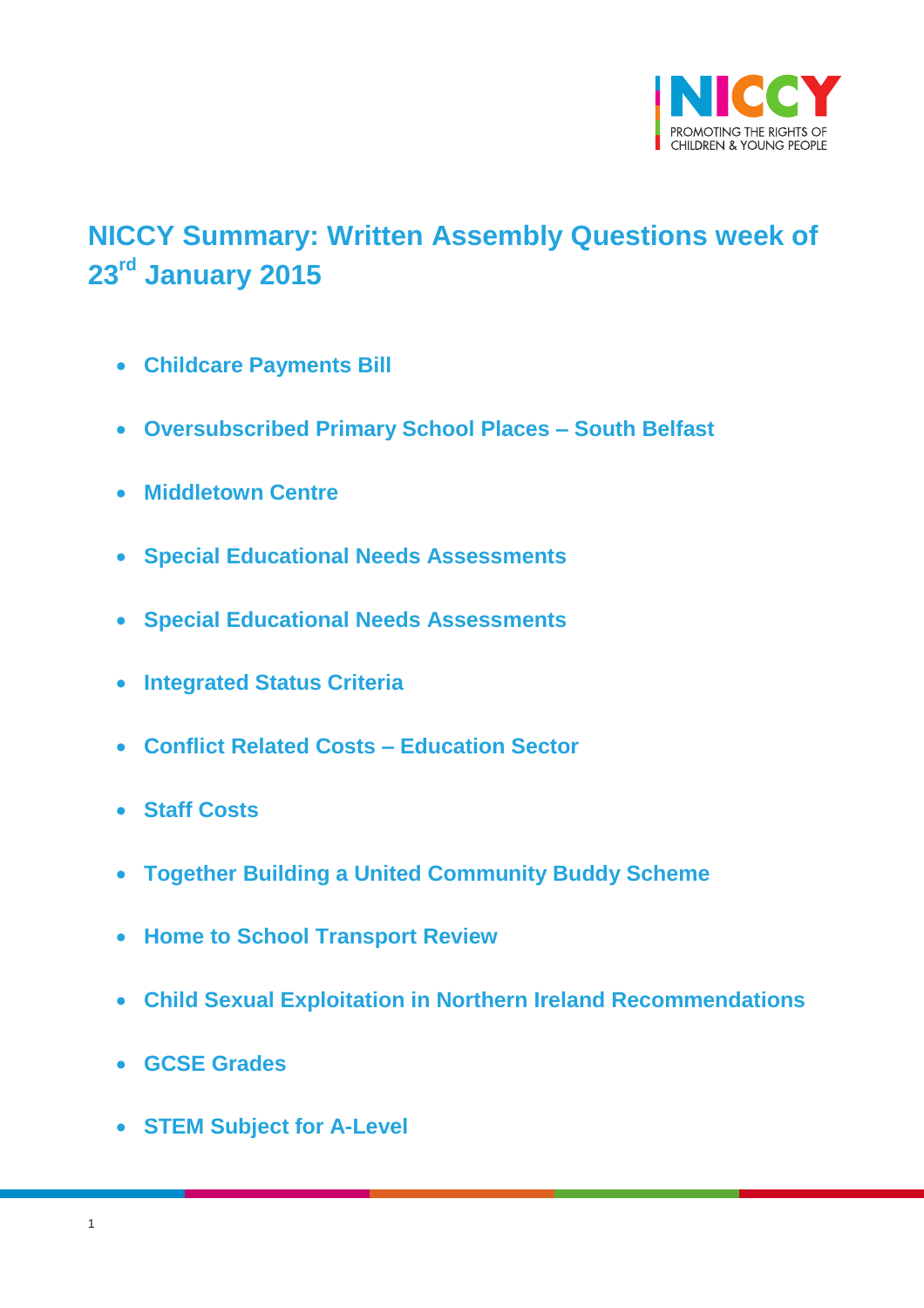

- **[Domestic Violence and Sexual Abuse Strategy](#page-12-0)**
- **[Child Protection Register](#page-13-0)**
- **[Banning Smoking in Private Vehicles Carrying Children](#page-14-0)**
- **[Mental Health](#page-14-1)**
- **[Adoption Applications](#page-15-0)**
- **[Transfer of Paediatric Cardiac Surgery to Dublin](#page-16-0)**
- **[Transforming Your Care Review](#page-17-0)**
- **[MRI Scanning Equipment](#page-18-0)**
- **[Regulation and Quality Improvement Authority Review of](#page-18-1)  [Fostering](#page-18-1)**
- **[Access NI Checks](#page-20-0)**
- **[Access NI Checks](#page-20-1)**
- **[Youth Court](#page-21-0)**
- **[Sexual Convictions](#page-21-1)**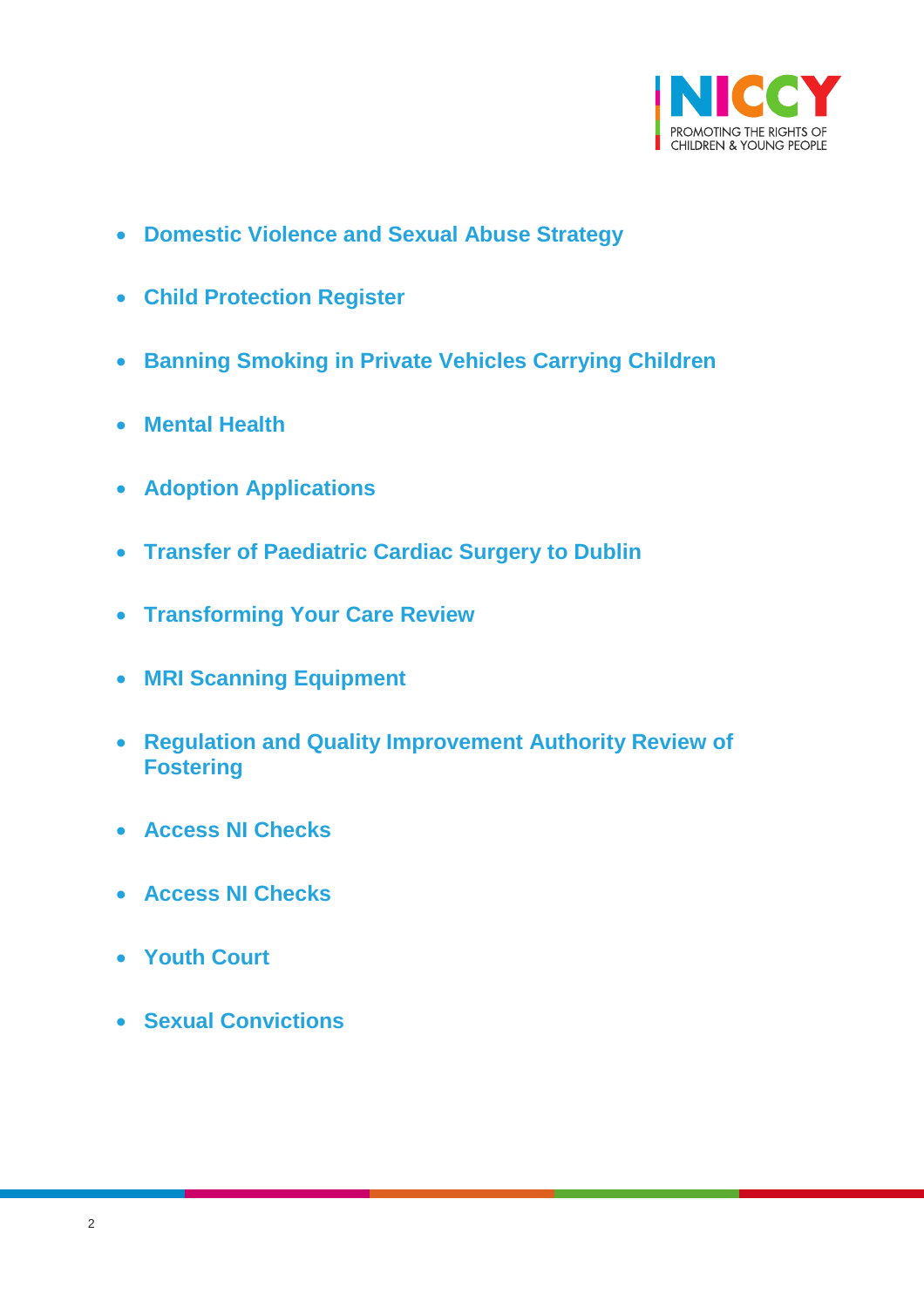

# **Office of First and Deputy First Minister**

## <span id="page-2-0"></span>**Childcare Payments Bill**

**Mr Dominic Bradley (SDLP – Newry and Armagh) -** To ask the First Minister and deputy First Minister whether they will continue to progress the Legislative Consent Motion on the Childcare Payments Bill, given the concerns that the ensuing parity may be detrimental to local recipients.

**Mr P Robinson and Mr M McGuinness:** On 4 November 2014, the Assembly approved a Legislative Consent Motion to extend the Childcare Payments Bill to Northern Ireland. This will enable eligible working families who live here to claim support from government with their childcare costs in the same way as those living in England, Scotland and Wales. However we aim to look at the issue of affordability more generally with respect to childcare within any new childcare strategy. **(20th January)**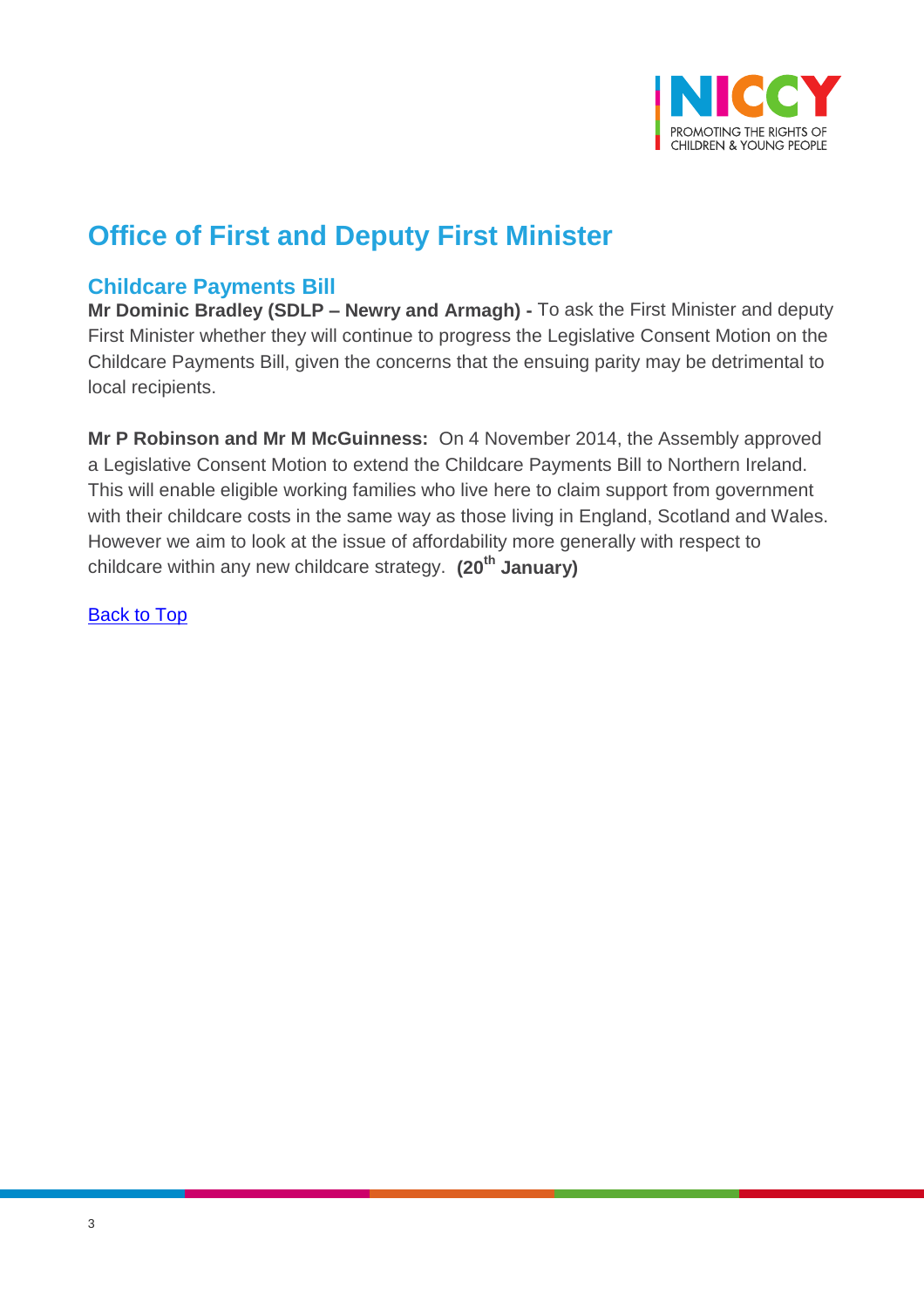

# **Department of Education**

# <span id="page-3-0"></span>**Oversubscribed Primary School Places – South Belfast**

**Mr Fearghal McKinney (SDLP – South Belfast) -** To ask the Minister of Education to detail the action his Department is taking to alleviate the number of oversubscribed primary school places in South Belfast.

**Mr O'Dowd (The Minister of Education):** In April 2013, I approved a development proposal to increase the enrolment and admissions numbers at St Ita's Primary School, Carryduff.

In May 2014, I also approved a development proposal to increase the enrolment and admissions numbers of Millennium Integrated Primary School, Carryduff to become a two stream entry school. A development proposal is also currently under consideration to increase the enrolment at Forge Integrated Primary School in South Belfast. However, I am aware of the continued concerns in this area and I would want to see all the sectors working together to plan a sustainable schools estate in South Belfast.

Responsibility to review demand for places is a matter for the planning authorities and I would expect them to carry out reviews on a regular basis as part of the area planning process. Therefore, I would expect that if the indications are that additional places are needed then Development Proposals will be brought forward for my consideration. **(20th January)**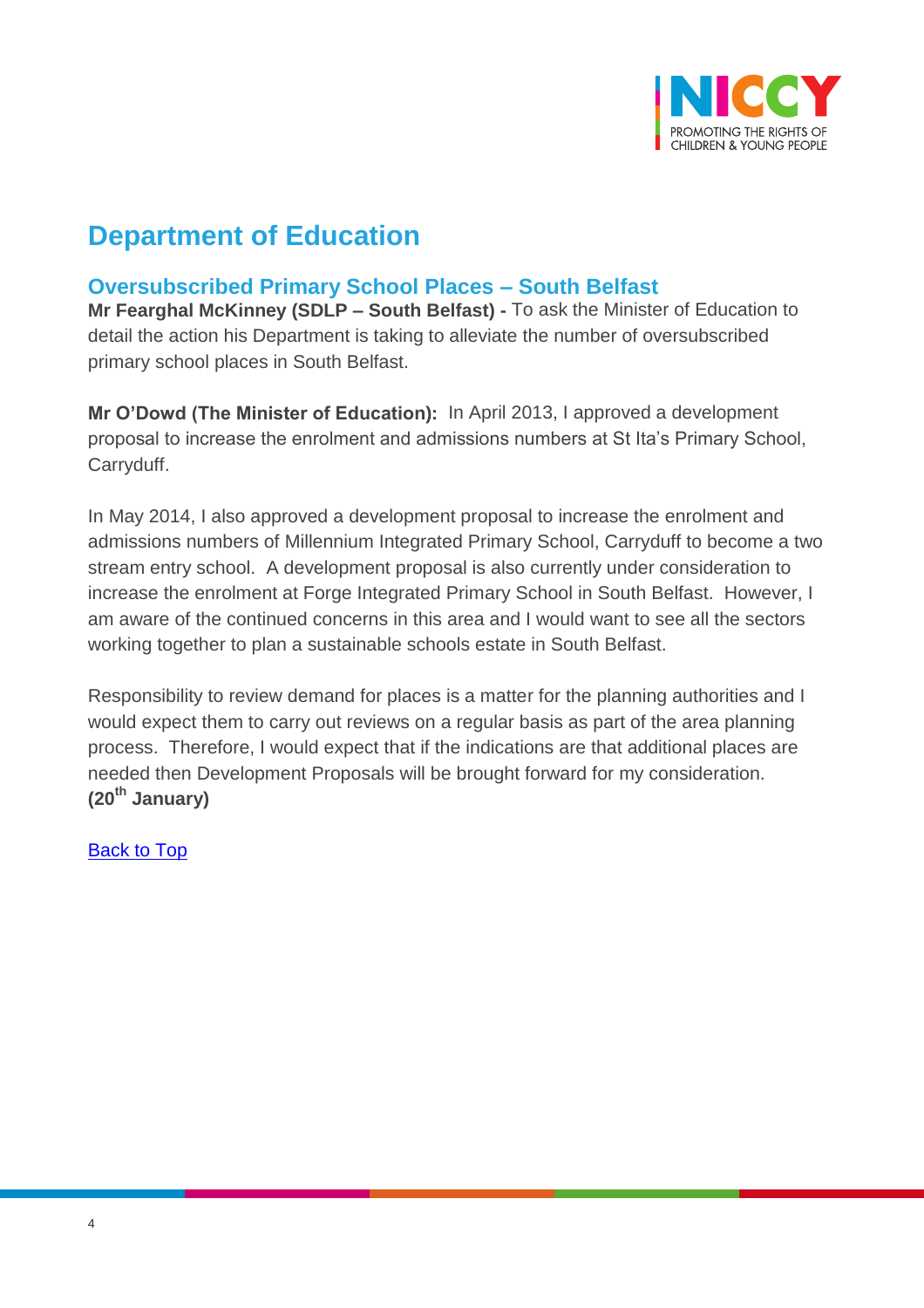

## <span id="page-4-0"></span>**Middletown Centre**

**Miss Michelle McIlveen (DUP – Strangford) -** To ask the Minister of Education how many pupils in each Education and Library Board area are supported by the Middletown **Centre** 

**Mr O'Dowd (The Minister of Education):** The Middletown Centre for Autism has advised that the number of pupils who have received direct support from the Centre, following referral from the relevant Education and Library Board, from 1 April 2014 to 14 January 2015, was as follows:

| <b>Education and Library Board Area</b> | <b>No of Pupils</b> |
|-----------------------------------------|---------------------|
| <b>BELB</b>                             | 12                  |
| <b>NEELB</b>                            | 9                   |
| <b>SEELB</b>                            | 9                   |
| <b>SELB</b>                             | 10                  |
| <b>WELB</b>                             | 9                   |

### **(20th January)**

#### [Back to Top](#page-0-0)

## <span id="page-4-1"></span>**Special Educational Needs Assessments**

**Mr Daithí McKay (Sinn Féin – North Antrim) -** To ask the Minister of Education how each Education and Library Board prioritises Special Educational Needs assessments.

**Mr O'Dowd (The Minister of Education):** Education and Library Boards do not employ any method of prioritisation in the completion of the statutory assessment process. Requests are actioned upon receipt in line with the statutory timeframes outlined in the Education (NI) Order 1996 and the Code of Practice on the Identification and Assessment of Special Educational Needs. **(20th January)**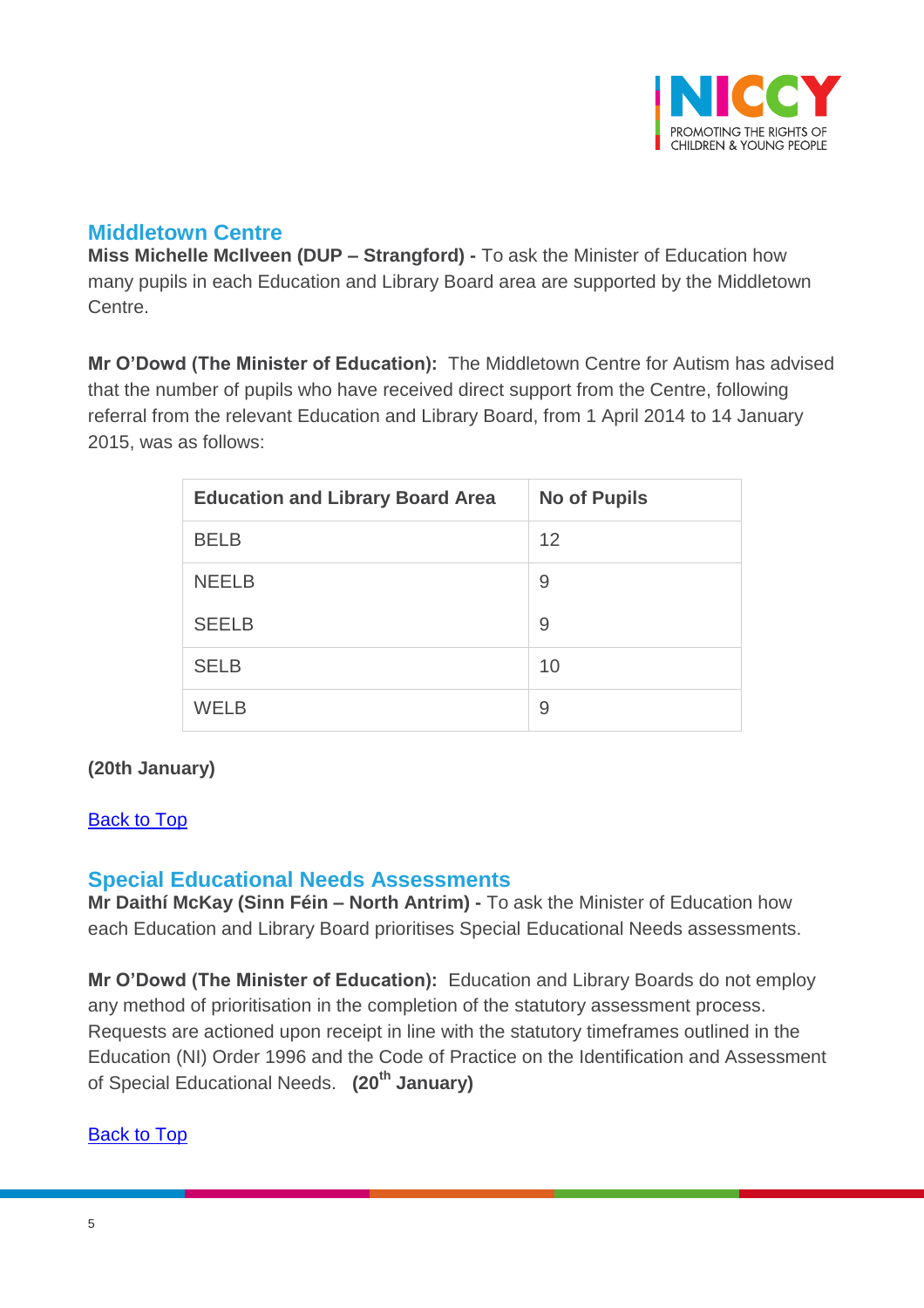

## <span id="page-5-0"></span>**Special Educational Needs Assessments**

**Mr Daithí McKay (Sinn Féin – North Antrim) -** To ask the Minister of Education how many Special Educational Needs assessments are carried out per hundred pupils in each Education and Library Board area.

**Mr O'Dowd (The Minister of Education):** The number of statutory assessments of special educational needs, completed from 1 January 2014 – 31 December 2014, per hundred pupils of the total school population<sup>\*</sup> in each Board area were as follows:

| <b>Education and Library Board Area</b> | <b>No of Pupils</b> |
|-----------------------------------------|---------------------|
| <b>BELB</b>                             | 0.86                |
| <b>NEELB</b>                            | 0.59                |
| <b>SEELB</b>                            | 0.83                |
| <b>SELB</b>                             | 0.53                |
| WELB                                    | 0.78                |

\* School census 2014/15

**(20th January)**

### [Back to Top](#page-0-0)

### <span id="page-5-1"></span>**Integrated Status Criteria**

**Mr Peter Weir (DUP – North Antrim) -** To ask the Minister of Education to detail the criteria for a nursery school to qualify for integrated status.

**Mr O'Dowd (The Minister of Education):** Pre-school education is non-sectoral. All funded settings are open to children of all backgrounds and all follow the same curriculum guidance which helps children to learn to respect different cultures, beliefs and lifestyles. Decisions on development proposals for new pre-school provision are made on a case by case basis. When a development proposal is published, it must be looked at in the context of the overall level of need in the local area.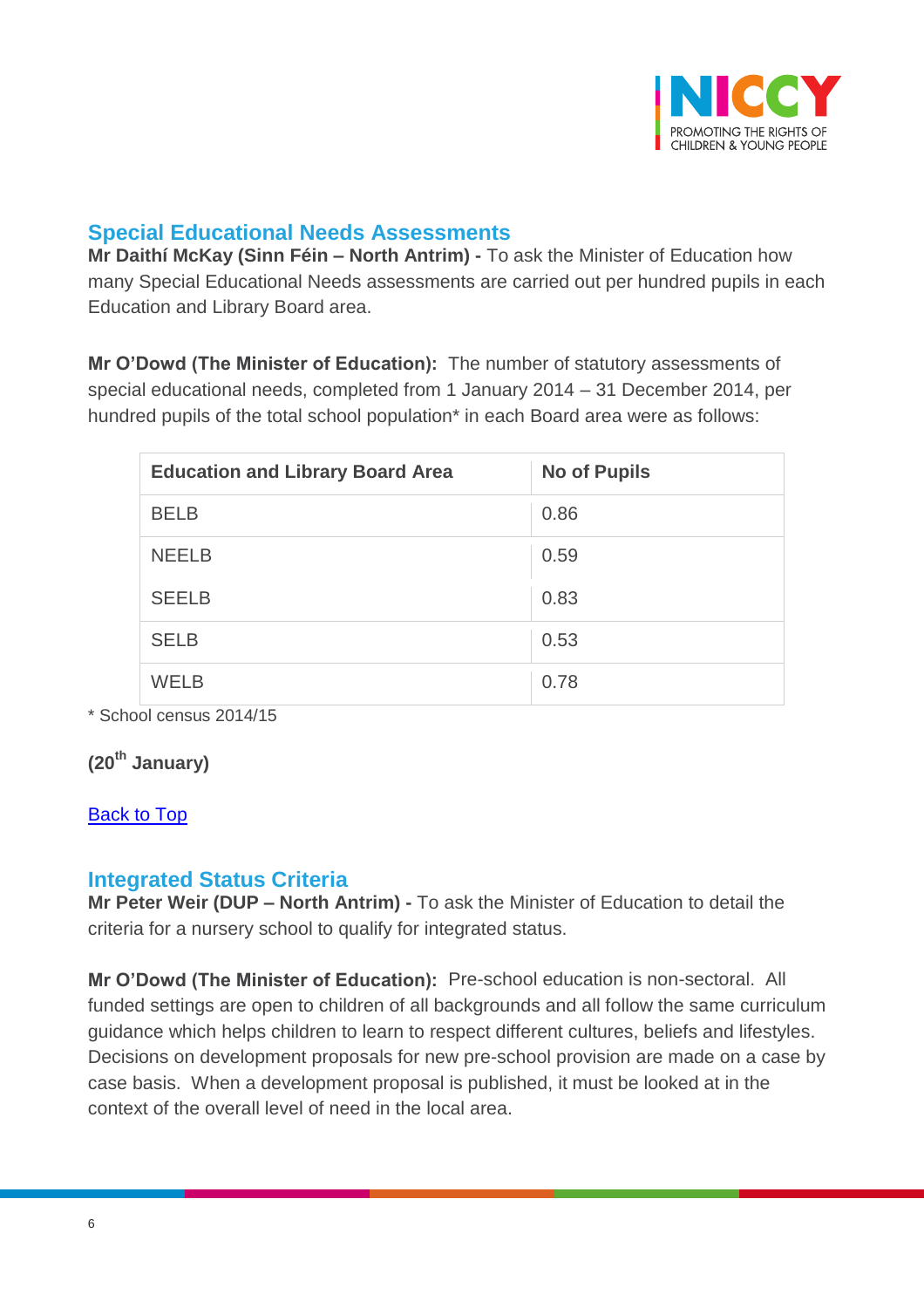

Where a need for additional pre-school provision is established, in line with the Department's statutory duty to encourage and facilitate the development of integrated education, parents' wishes are taken into account where strong evidence is provided of parents' preference for formally integrated pre-school provision. **(20th January)**

### **[Back to Top](#page-0-0)**

# <span id="page-6-0"></span>**Conflict Related Costs – Education Sector**

**Mr Steven Agnew (GPNI – North Down) -** To ask the Minister of Education whether his Department has carried out further analysis on conflict related costs with the education sector from the 2007 Deloitte 'Research into the Financial Cost of the Northern Ireland Divide'; and if not, whether he plans to do so.

**Mr O'Dowd (The Minister of Education):** An analysis of the report was undertaken at the time of its publication. The report itself accepted that comparative analysis of education expenditure is extremely complex and no reliable conclusions can be drawn as to the impact of the divide on education spend in the north of Ireland at a macro-level.

The report took a very simplistic approach to costing, using the management related costs across the various sectors, the Community Relations budget and an estimate of savings relating to unquantifiable costs. Little evidence was provided to support how the suggested costs had been calculated.

Given the number of significant changes since 2007 that relate to areas identified within the report, its conclusions are less relevant to the current educational structure and policy framework. **(20th January)**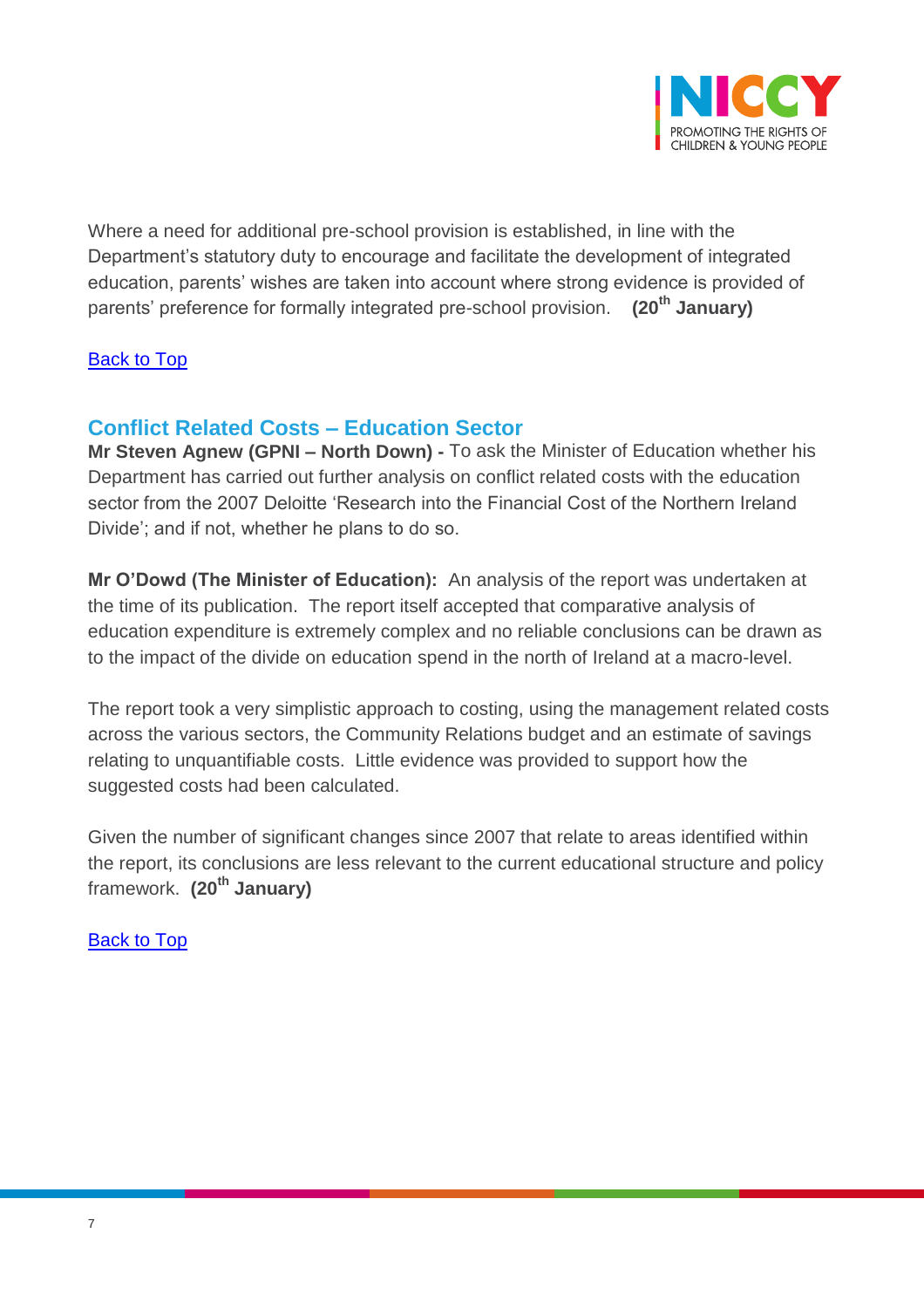

## <span id="page-7-0"></span>**Staff Costs**

**Mr Steven Agnew (GPNI – North Down) -** To ask the Minister of Education to detail the staff costs (i) each Education and Library Board; and (ii) the Council for Catholic Maintained Schools, in each of the last five financial years.

**Mr O'Dowd (The Minister of Education):** The staff costs in (i) each Education and Library Board; and (ii) the Council for Catholic Maintained Schools, in each of the last five financial years is as follows:

| <b>Education</b><br>and Library<br><b>Board Area</b> | 2009/10     | 2010/11     | 2011/12     | 2012/13     | 2013/14     |
|------------------------------------------------------|-------------|-------------|-------------|-------------|-------------|
| <b>BELB</b>                                          | £17,803,286 | £17,276,295 | £15,948,939 | £14,643,210 | £15,200,775 |
| WELB*                                                | £22,681,903 | £22,038,702 | £20,585,446 | £19,599,220 | £19,493,602 |
| <b>NEELB</b>                                         | £18,506,956 | £17,607,556 | £15,453,060 | £15,330,567 | £15,146,521 |
| <b>SEELB</b>                                         | £16,158,354 | £15,125,447 | £14,359,648 | £13,787,908 | £14,492,677 |
| <b>SELB</b>                                          | £24,222,644 | £23,795,721 | £22,406,956 | £22,057,625 | £22,178,022 |
| <b>CCMS</b>                                          | £2,893,222  | £1,538,005  | £3,102,426  | £1,955,510  | £1,952,462  |

\*WELB figures include costs relating to C2K. This is an earmarked initiative which is a regionalised service and where the staff costs are solely borne by the WELB. This would therefore make it difficult to draw comparisons with other ELB's.

The figures shown above include:

- costs for Headquarter staff, out centre and youth club staff. School based staff are not included.
- employers National Insurance and Pension Contribution costs.

# **(21st January)**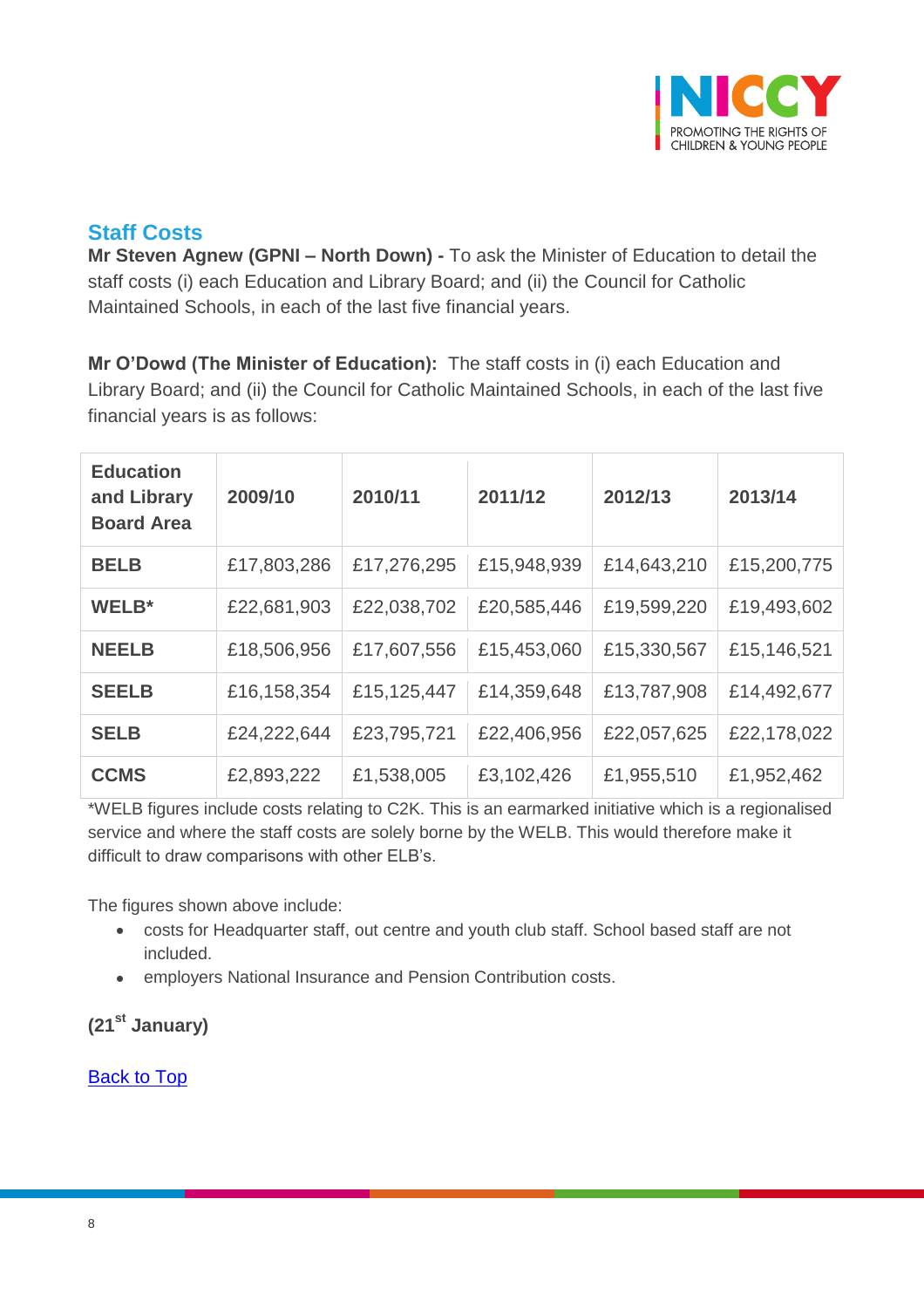

# <span id="page-8-0"></span>**Together Building a United Community Buddy Scheme**

**Mr Chris Lyttle (APNI – East Belfast) -** To ask the Minister of Education for an update on the progress of the roll out of the Together: Building a United Community buddy scheme in all publicly funded nursery and primary schools; and what date has been set for the completion of this target.

**Mr O'Dowd (The Minister of Education):** Work is continuing to develop a buddy scheme in DE funded pre-school settings in line with the action in Together: Building a United Community.

My officials have engaged with colleagues in the statutory and community sectors to draw on best practice and are developing a business case. No additional funding has, however, been identified for this project and pending confirmation of the costs and the availability of funding, it is not possible to confirm a date for completion. **(21st January)** [Back to Top](#page-0-0)

## <span id="page-8-1"></span>**Home to School Transport Review**

**Miss Michelle McIlveen (DUP – Strangford) -** To ask the Minister of Education to detail the total cost of producing the Home to School Transport Review.

**Mr O'Dowd (The Minister of Education):** The total cost of the Home to School Transport Review (excluding Secretariat salary costs) was £151,077 i.e. £78,575 in 2013/14 and £72,502 in 2014/15. **(21st January)** [Back to Top](#page-0-0)

## <span id="page-8-2"></span>**Child Sexual Exploitation in Northern Ireland Recommendations**

**Miss Michelle McIlveen (DUP – Strangford) -** To ask the Minister of Education for an update on the implementation of recommendations contained in Kathleen Marshall's Inquiry Report into Child Sexual Exploitation in Northern Ireland.

**Mr O'Dowd (The Minister of Education):** I have already welcomed and broadly accepted the relevant recommendations from this important report and my Department is considering how best to take these forward. I expect to be able to set out in the coming week's further detail on the actions that the education service will take in response to the report. **(23rd January)**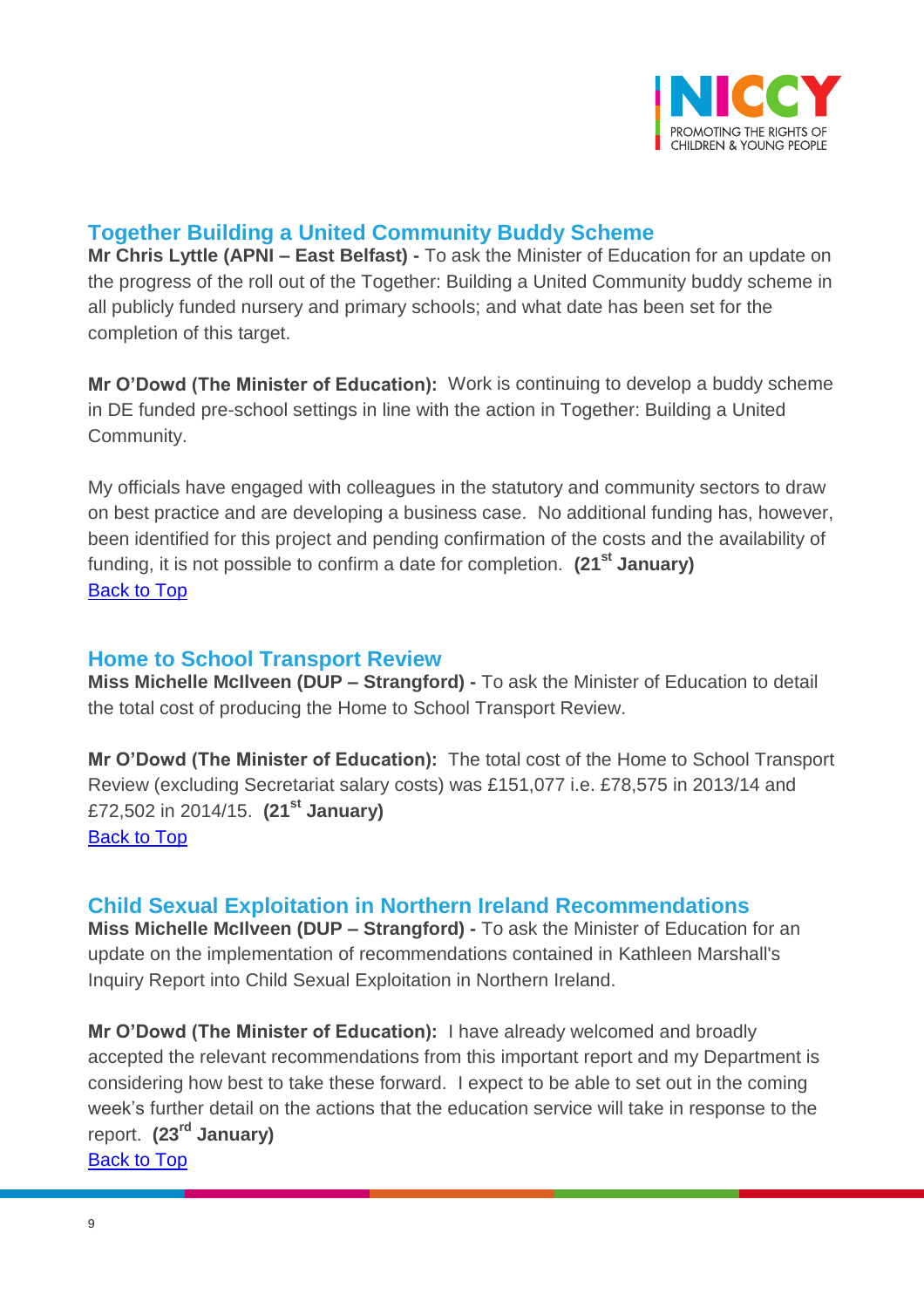

# <span id="page-9-0"></span>**GCSE Grades**

**Ms Caitríona Ruane (Sinn Féin – South Down) -** To ask the Minister of Education to detail the (i) percentage; and (ii) number of children that achieved at least five GCSEs at grades A\* - C in each year from 1990 to 1999, broken down by (a) gender; (b) religious background; and (c) socio-economic background.

**Mr O'Dowd (The Minister of Education):** The information contained in the following tables refers to the achievement of pupils leaving mainstream grant aided post-primary schools during the academic years 1989/90 to 1989/99. For some of the earlier years the religion and the socio-economic background of a pupil were not collected. In such instances the earliest year of available data is reported. A pupil's socio-economic background has been derived using free school meal entitlement.

|         | <b>Boys</b>   |               |               |               |
|---------|---------------|---------------|---------------|---------------|
| Year    | <b>Number</b> | $\frac{0}{0}$ | <b>Number</b> | $\frac{0}{0}$ |
| 1989/90 | 4569          | 36.6          | 5564          | 46.2          |
| 1990/91 | 4790          | 39.7          | 5800          | 49.9          |
| 1991/92 | 4789          | 39.8          | 5907          | 51.6          |
| 1992/93 | 4883          | 43.1          | 6167          | 56.1          |
| 1993/94 | 5270          | 44.1          | 6568          | 57.6          |
| 1994/95 | 5735          | 45.7          | 7235          | 60.3          |
| 1996/97 | 6307          | 48.1          | 7662          | 60.8          |
| 1997/98 | 6017          | 46.9          | 7701          | 60.2          |
| 1998/99 | 6337          | 48.8          | 8172          | 65.7          |

## **Number and percentage of school leavers achieving at least five GCSEs at grades A\*-C, by gender, 1989/90 to 1989/99(1,2)**

Source: School Leavers Survey

1. Please note that in 1995/96 the School Leavers Survey was not published due to missing data.

2. Includes equivalent qualifications.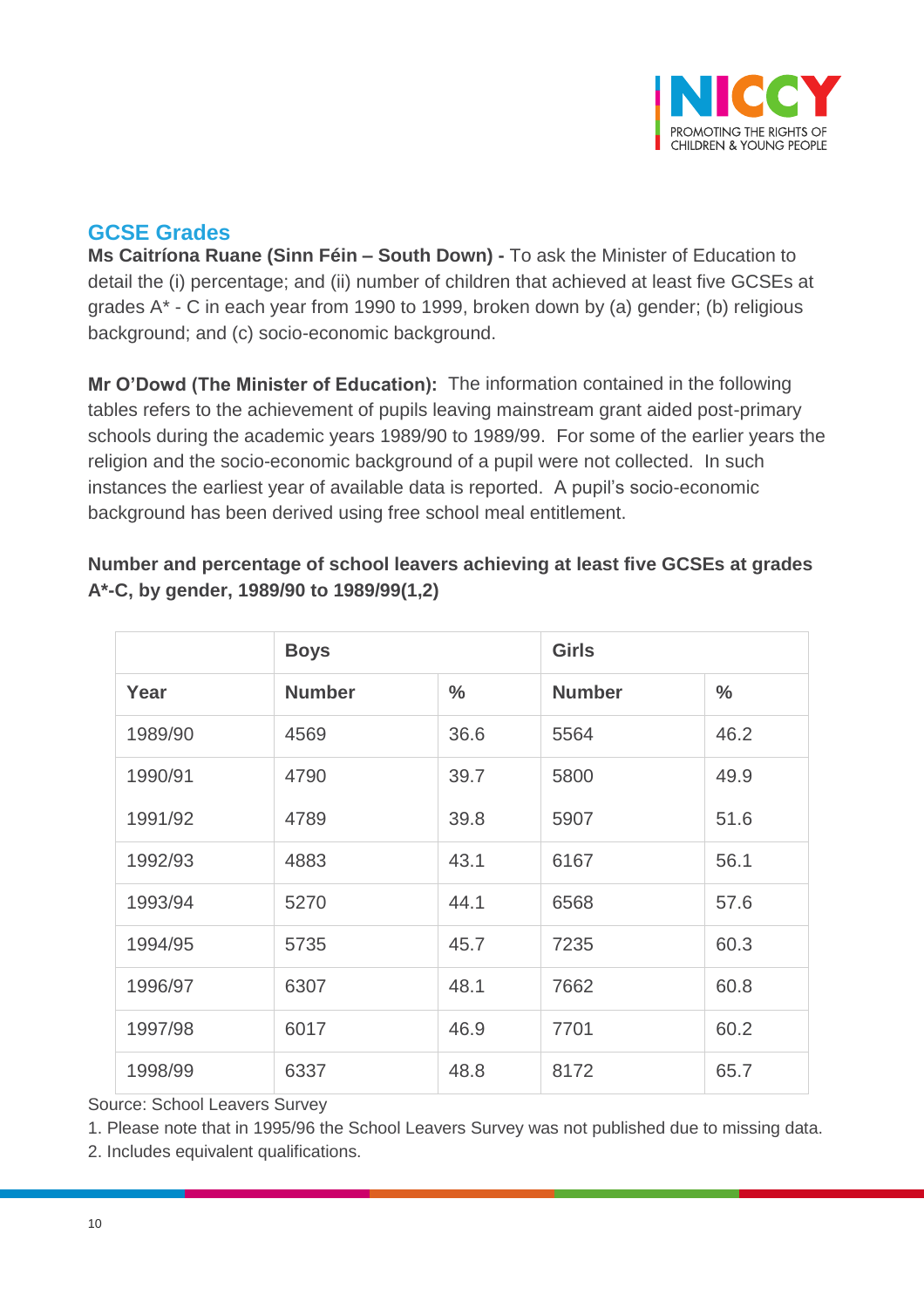

## **Number and percentage of school leavers achieving at least five GCSEs at grades A\*-C, by religion of pupil, 1996/97 to 1998/99(1,2)**

|         | <b>Protestant</b> |               | <b>Catholic</b> |               | Other(3)      |               |  |
|---------|-------------------|---------------|-----------------|---------------|---------------|---------------|--|
| Year    | <b>Number</b>     | $\frac{0}{0}$ | <b>Number</b>   | $\frac{0}{0}$ | <b>Number</b> | $\frac{0}{0}$ |  |
| 1996/97 | 5768              | 54.2          | 6963            | 53.6          | 1238          | 59.5          |  |
| 1997/98 | 5809              | 54.5          | 6872            | 52.0          | 1037          | 59.3          |  |
| 1998/99 | 5928              | 55.8          | 7451            | 56.8          | 1130          | 67.0          |  |

Source: School Leavers Survey Notes:

1. Please note that in 1995/96 the School Leavers Survey was not published due to missing data.

2. Includes equivalent qualifications.

3. Other religion category includes Other Christian, No Religion and Non-Christian.

## **Number and percentage of school leavers achieving at least five GCSEs at grades A\*-C, by free school meal entitlement, 1991/92 to 1998/99(1,2)**

|         | Not entitled to free school meals |               | <b>Entitled to free school meals</b> |               |  |
|---------|-----------------------------------|---------------|--------------------------------------|---------------|--|
| Year    | <b>Number</b>                     | $\frac{0}{0}$ | <b>Number</b>                        | $\frac{0}{0}$ |  |
| 1991/92 | 9692                              | 52.1          | 1004                                 | 20.5          |  |
| 1992/93 | 9952                              | 56.2          | 1098                                 | 23.9          |  |
| 1993/94 | 10459                             | 57.6          | 1379                                 | 26.6          |  |
| 1994/95 | 11649                             | 60.0          | 1321                                 | 25.9          |  |
| 1996/97 | 12259                             | 61.8          | 1710                                 | 29.0          |  |
| 1997/98 | 12074                             | 60.5          | 1644                                 | 28.9          |  |
| 1998/99 | 12908                             | 64.1          | 1601                                 | 30.3          |  |

Source: School Leavers Survey

1. Please note that in 1995/96 the School Leavers Survey was not published due to missing data.

2. Includes equivalent qualifications. **(23rd January)** [Back to Top](#page-0-0)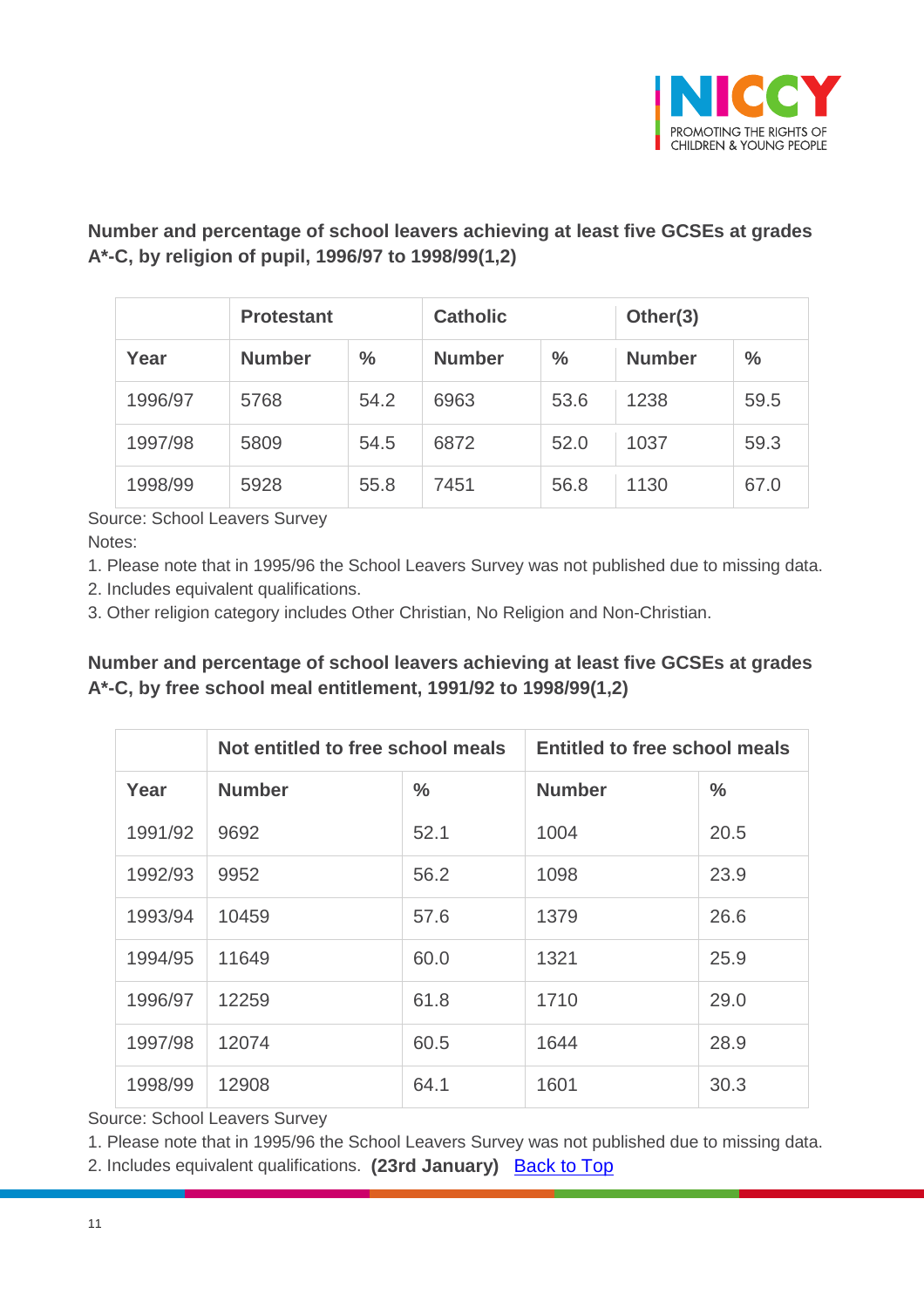

# <span id="page-11-0"></span>**STEM Subject for A-Level**

**Mr Peter Weir (DUP – North Down) -** To ask the Minister of Education to detail the percentage of pupils taking at least one STEM subject for A-level at schools that are (i) single sex (a) male; and (b) female; and (ii) co-educational.

**Mr O'Dowd (The Minister of Education):** The answer is contained in the table below:

**Year 14 pupils with 1 or more examination entries in STEM subject A-levels, 2012/13**

|                                            | <b>Number of year 14</b><br>pupils with 1+<br>examination entries in<br>an A-level STEM<br>subject1 | Number of<br>year 14<br>pupils2 | % of year 14 pupils<br>with 1+ examination<br>entries in an A-level<br><b>STEM subject</b> |
|--------------------------------------------|-----------------------------------------------------------------------------------------------------|---------------------------------|--------------------------------------------------------------------------------------------|
| <b>Girls</b><br><b>Schools</b>             | 1012                                                                                                | 2676                            | 37.8                                                                                       |
| <b>Boys</b><br><b>Schools</b>              | 975                                                                                                 | 2014                            | 48.4                                                                                       |
| All Single<br><b>Sex</b><br><b>Schools</b> | 1987                                                                                                | 4690                            | 42.4                                                                                       |
| <b>Mixed</b><br><b>Schools</b>             | 4573                                                                                                | 9076                            | 50.4                                                                                       |
| Total                                      | 6560                                                                                                | 13766                           | 47.7                                                                                       |

Source: RM Education1, Annual School Census2

# **(23rd January)**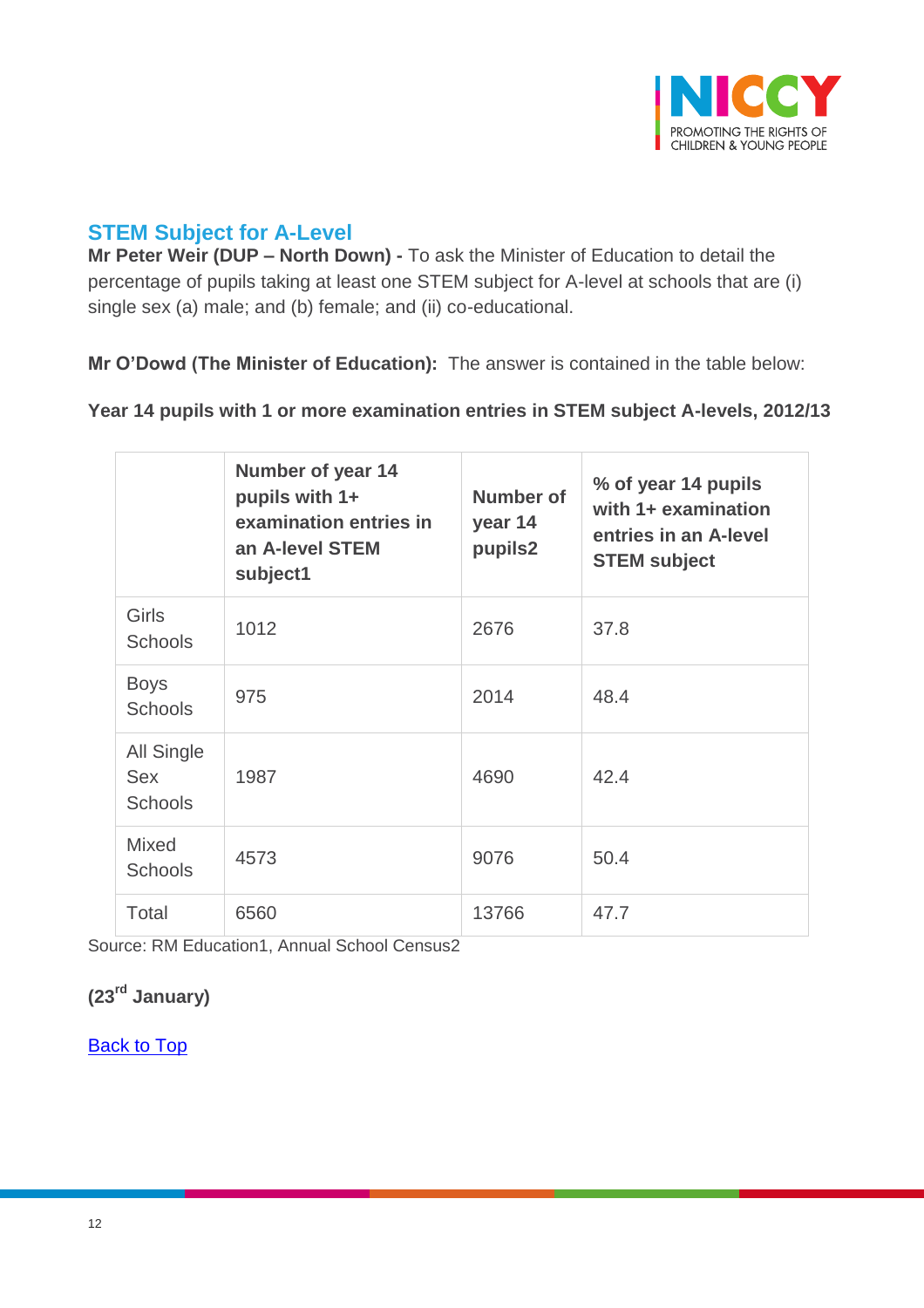

## <span id="page-12-0"></span>**Domestic Violence and Sexual Abuse Strategy**

**Ms Claire Sugden (IND – East Londonderry) -** To ask the Minister of Education, pursuant to AQW 40276/11-15, to detail any plans his Department has to fulfil the priorities for Education, as outlined in the Department of Health, Social Services and Public Safety led draft Domestic Violence and Sexual Abuse Strategy, by introducing an awareness programme for use in post-primary schools.

**Mr O'Dowd (The Minister of Education):** The Department is committed to fulfilling its priorities under the Domestic Violence and Sexual Abuse Strategy.

In respect of post-primary programmes, Relationships and Sexuality Education (RSE) is a statutory component of both the Personal Development and Home Economics statements of requirement for Key Stage 3. At Key Stage 4, RSE is a statutory component of the Personal Development strand of Learning for Life and Work. RSE provides the opportunity for specific attention to be given to a pupil's emotional wellbeing, health and safety, relationships and the development of a moral thinking and value system. The strand also offers a vehicle for exploring with children and young people sensitive issues such as domestic violence and sexual abuse in an age appropriate way. **(23rd January)**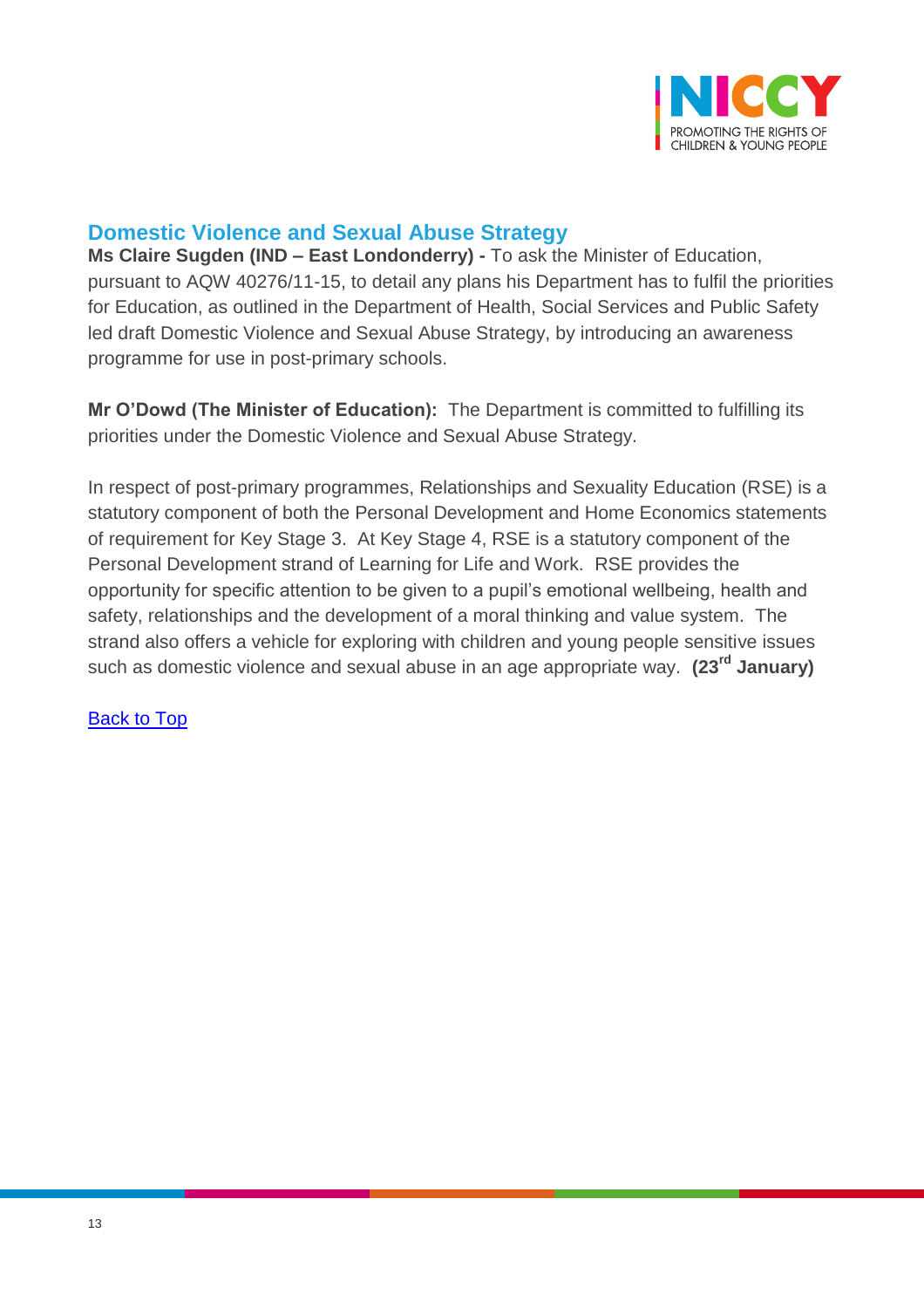

# **Department of Health**

# <span id="page-13-0"></span>**Child Protection Register**

**Mr Steven Agnew (GPNI – North Down) -** To ask the Minister of Health, Social Services and Public Safety to detail the number of children on the child protection register in each year since 2011.

**Mr J Wells (The Minister for Health, Social Services and Public Safety):** The number of children on the child protection register is published annually in 'Children's Social Care Statistics for Northern Ireland'. Quarterly figures on the number of children on the child protection register are also available in 'Quarterly Child Protection Statistics for Northern Ireland'. These publications can be found on the Department's website at the following link: <http://www.dhsspsni.gov.uk/index/statistics/socialcare/child-protection-register.htm>

The table below contains the number of children on the child protection register at 31 March from 2011 to 2014.

### **Table 1: Children on the Child Protection Register at 31March (2011 – 2014)**

| <b>Years</b>                                                                                       | 2011 | $\vert$ 2012 $\vert$ 2013 | 2014 |
|----------------------------------------------------------------------------------------------------|------|---------------------------|------|
| No. of Children on the Child Protection Register $\vert 2,401 \vert 2,127 \vert 1,961 \vert 1,914$ |      |                           |      |
| Source: Children Order Child Protection Return CPR1                                                |      |                           |      |

**(20th January)**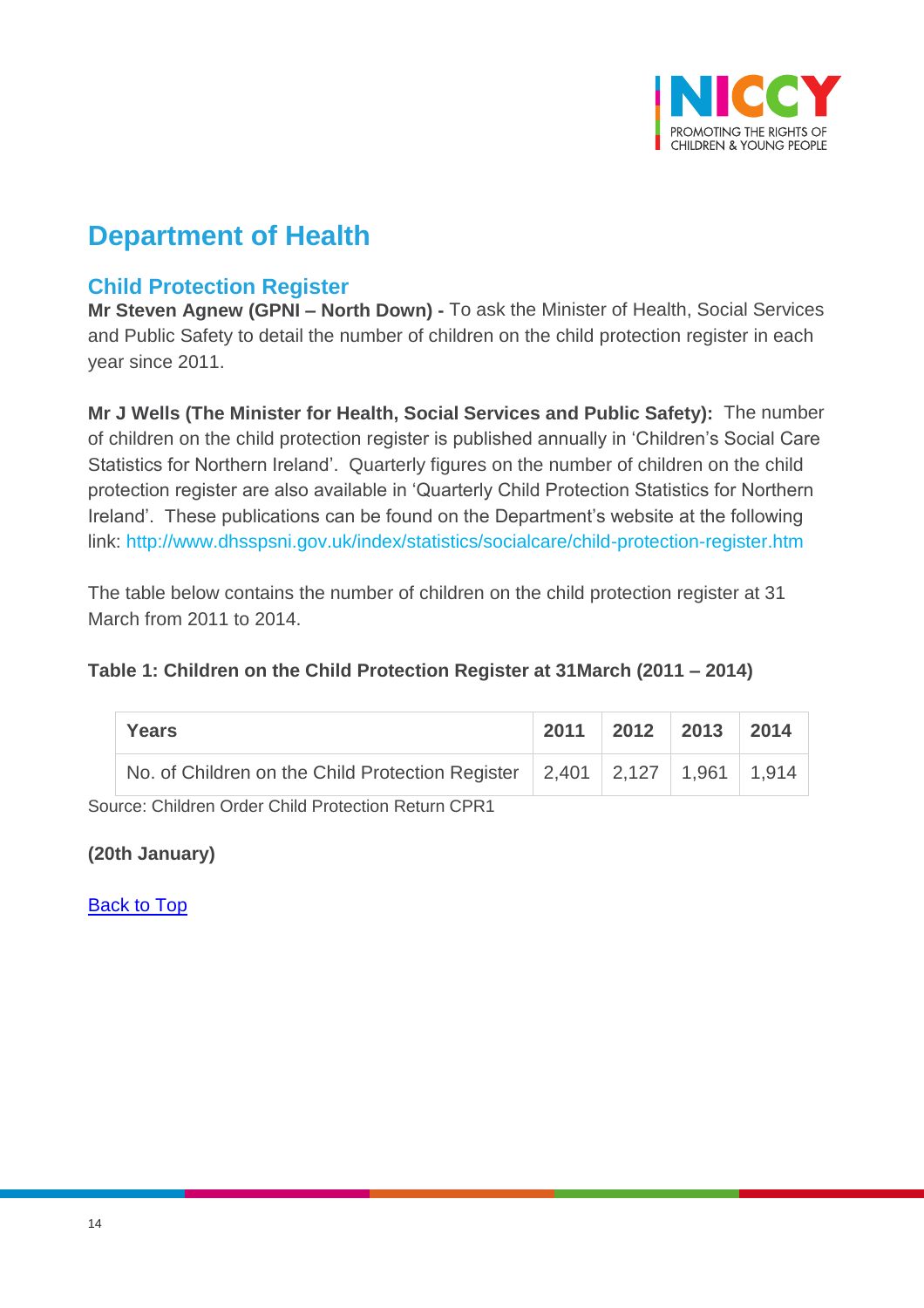

# <span id="page-14-0"></span>**Banning Smoking in Private Vehicles Carrying Children**

**Mrs Jo-Anne Dobson (UUP – Upper Bann) -** To ask the Minister of Health, Social Services and Public Safety for an update on plans to bring forward legislation banning smoking in private vehicles carrying children.

**Mr J Wells (The Minister for Health, Social Services and Public Safety):** Earlier plans to consult on options around banning smoking in private vehicles carrying children were put on hold as a result of a substantial programme of tobacco control which included progression of the Tobacco Retailers Act 2014 through the Assembly and proposals to prohibit the sale of e-cigarettes to persons under the age of eighteen.

There may now be an opportunity to include regulation-making powers to restrict smoking in private vehicles carrying children in the draft Health (Miscellaneous Provisions) Bill which is due to be introduced to the Assembly in coming months. I am considering this option at present. **(20th January)**

### [Back to Top](#page-0-0)

## <span id="page-14-1"></span>**Mental Health**

**Mr Fearghal McKinney (SDLP – South Belfast) -** To ask the Minister of Health, Social Services and Public Safety, in light of the concerns over the mental health of students in other parts of the UK, what action his Department is taking to ensure that students receive the help and support they require.

**Mr J Wells (The Minister for Health, Social Services and Public Safety):** There are currently a number of activities across DHSSPS, the Health and Social Care Board (HSCB) and the Public Health Agency (PHA) aimed at promoting the mental health and wellbeing of students, including:

- the development of a new suicide prevention strategy, which will include the early intervention and promotion of mental health for students;
- the PHA's participation in the UK Healthy Universities Network which aims to offer a facilitative environment for the development of a whole university approach to health and wellbeing. Good practice from the network is shared with the universities in Northern Ireland;
- the distribution by the PHA of the 'Mind your Head' Student Book at Fresher's week in Northern Ireland universities;
- the" Lifeline" helpline, which is publicised in universities and further education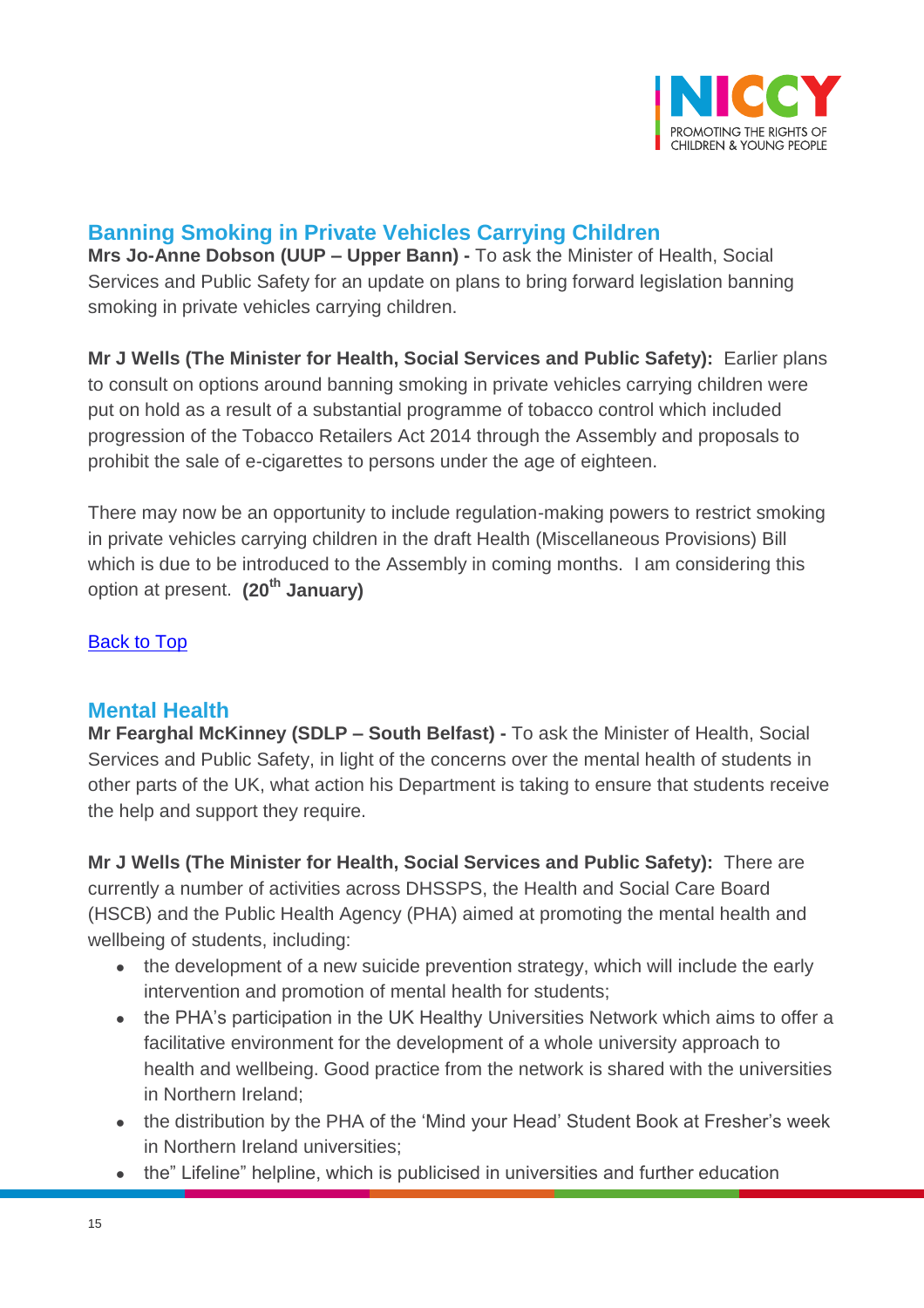

colleges and is available 24/7 for any student in crisis;

- the "i-Matter" programme, led by the Department of Education and supported by my Department and other key stakeholders, which focuses on positive prevention by building coping skills in children and young people in schools, and which complements the personal development strand of the curriculum;
- the PHA's "Roots of Empathy" classroom programme which aims to foster the development of emotional resilience among school children; and
- the PHA / Irish Football Association (IFA) schools based programme, which involves the IFA going into schools to discuss mental health promotion, suicide prevention, drugs and alcohol, and healthy eating.

Students also have the same access to mental health services as the rest of the population. Mental health services are tailored to meet each individual's particular needs and are provided through a stepped care model in a variety of settings, depending on the nature and seriousness of the condition. Services range from support through GPs, to more specialist support from community mental health teams, to inpatient care. Services are also available through commissioned community and voluntary sector organisations. **(20th January)** [Back to Top](#page-0-0)

## <span id="page-15-0"></span>**Adoption Applications**

**Mr Steven Agnew (GPNI – North Down) -** To ask the Minister of Health, Social Services and Public Safety to detail (i) the number of applications for adoption from same-sex couples; and (ii) the number of people adopted by same-sex couples, since December 2013.

**Mr J Wells (The Minister for Health, Social Services and Public Safety):** The information requested is not routinely collected and has therefore been provided for the period 27 June 2013 (the date on which the judgement relating to existing adoption law and guidance was handed down by the Court of Appeal) to 31 December 2014. The Health and Social Care Trusts and voluntary adoption agencies in Northern Ireland have reported that, during that period, a total of 13 applications for adoption from same-sex couples have been received.

Of the applications received by HSC Trusts and voluntary adoption agencies to date, none have led to adoption orders being granted by a Northern Ireland court. **(20th January)**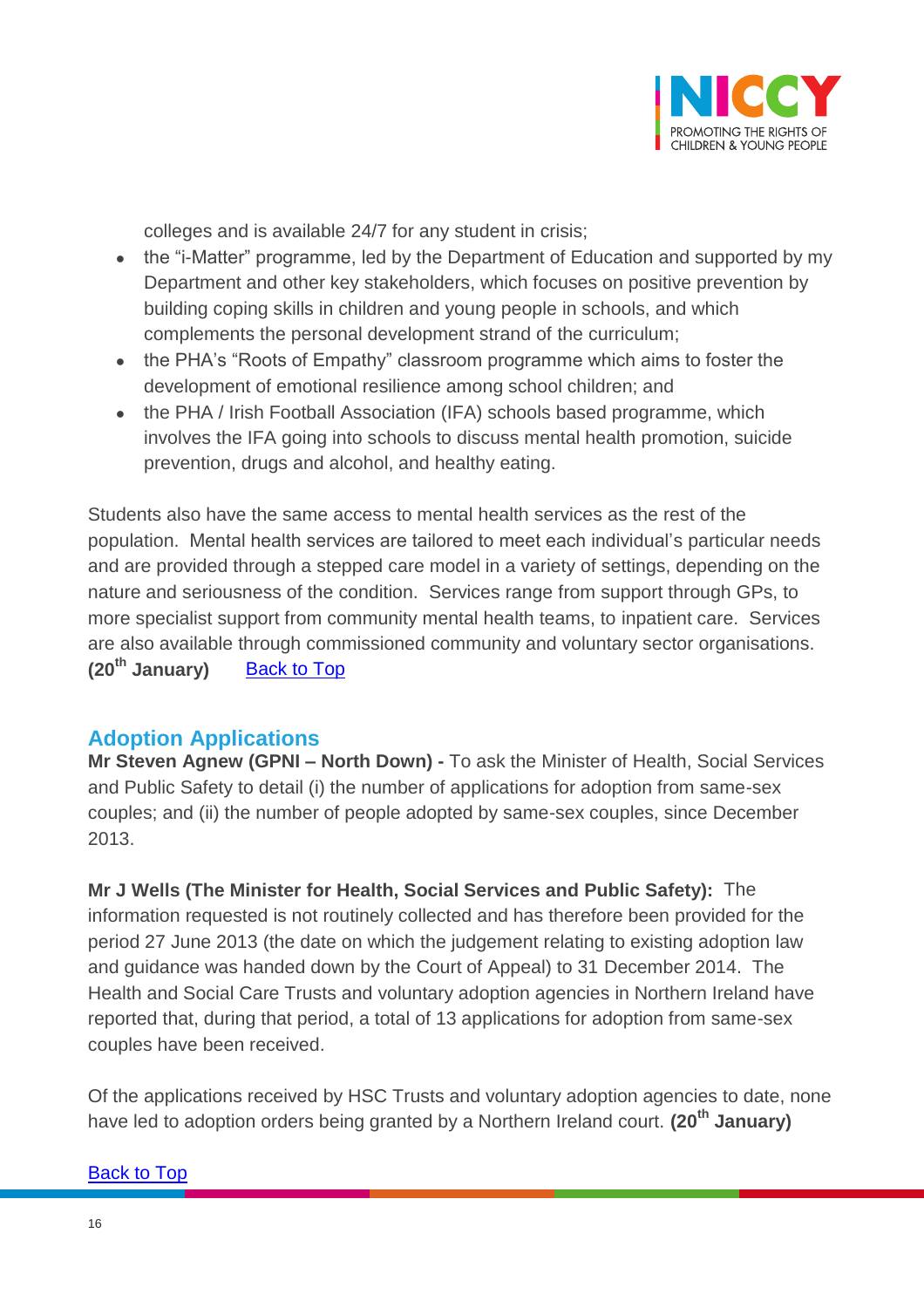

# <span id="page-16-0"></span>**Transfer of Paediatric Cardiac Surgery to Dublin**

**Mr Fearghal McKinney (SDLP – South Belfast) -** To ask the Minister of Health, Social Services and Public Safety, following the decision to endorse the recommendations put forward in Dr. Mayers International Working Group report, to what extent have parents, charities and voluntary organisations been involved in the on-going inter-departmental discussions concerning the transfer of paediatric cardiac surgery to Dublin.

**Mr J Wells (The Minister for Health, Social Services and Public Safety):** Parents, charities and voluntary organisations are not involved in inter-departmental discussions about the proposed transfer of paediatric cardiac surgery to Dublin, as these discussions would be conducted between officials from my Department and the Department of Health in the Republic of Ireland. Patients, their families and the various organisations which represent them have, however, been actively involved in the seven public consultation meetings held by my Department around Northern Ireland. These meetings, as well as the written responses to the consultation, provide opportunities for their views, based on their first hand experiences, to be relayed directly to those officials and to help shape how both the surgical element and the wider congenital cardiac services will be delivered in future.

The International Working Group's recommendations include the establishment of a Family Advisory Group as "an essential feature of an all Island approach as it will give an on-going voice to patients and families with congenital heart disease and will serve to provide early warning of problems with how the system is functioning." It also recommends patient representation from Northern Ireland and the Republic of Ireland on a governance committee to oversee how the model would operate. The consultation process to date has echoed the importance of these recommendations, and I would wish to ensure that patients and their families have a continuing role to play in such a model through these means. **(22nd January)**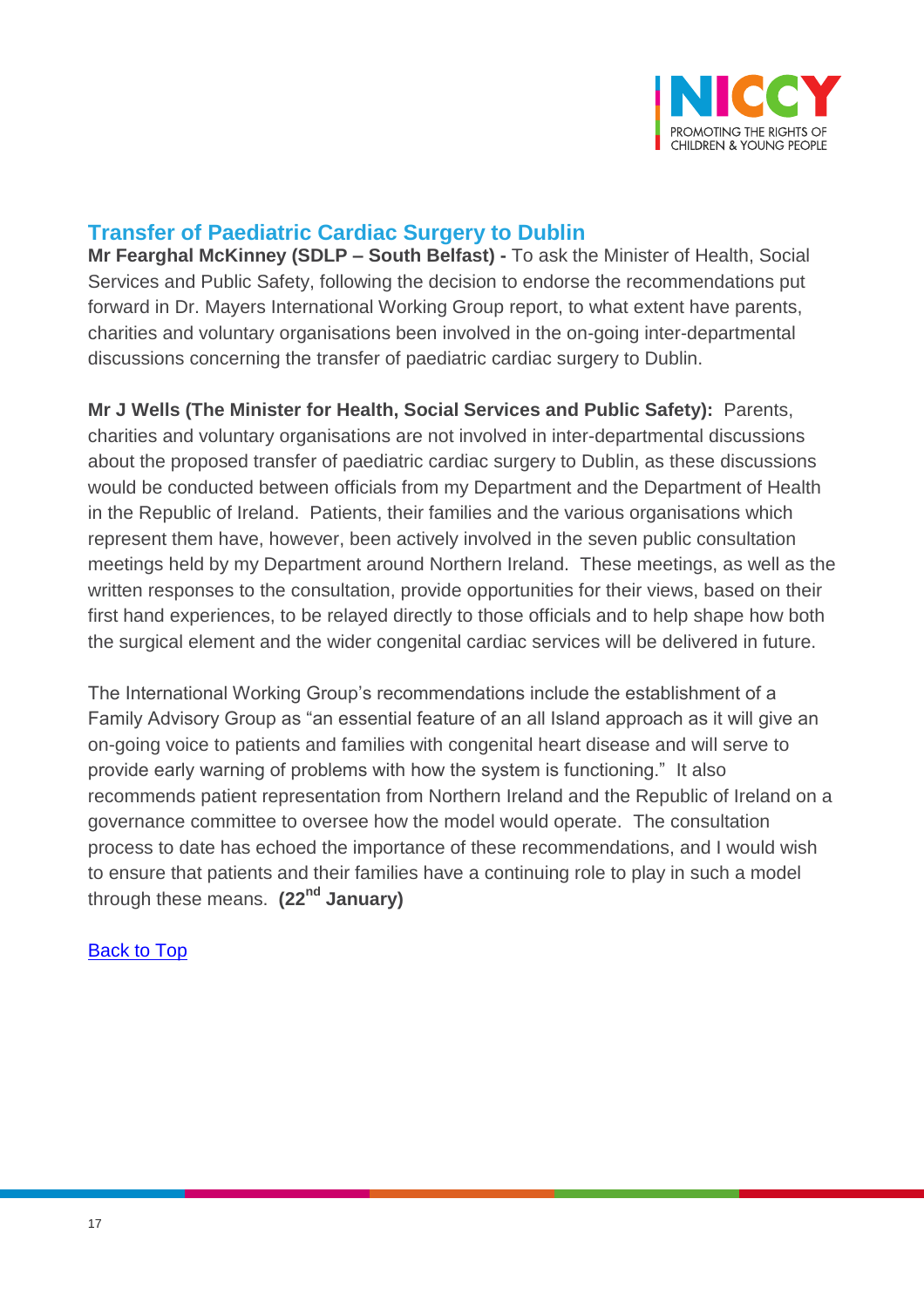

## <span id="page-17-0"></span>**Transforming Your Care Review**

**Mr Fearghal McKinney (SDLP – South Belfast) -** To ask the Minister of Health, Social Services and Public Safety to detail the dialogue between the expert panel established to oversee the Transforming Your Care review and the Health and Social Care Board staff who conducted the review. **[Priority Written]**

**Mr J Wells (The Minister for Health, Social Services and Public Safety):** The then Minister for Health, Edwin Poots MLA, commissioned a review of health and social care provision in Northern Ireland in June 2011. Whilst the review was not to be fully independent, he wanted to have a strong independent overview to the process to provide challenge to any proposals. A Review Panel, comprising five external advisors, was therefore appointed to support this process.

The Health and Social Care Board (HSCB) have reported that dialogue between the Review Panel and HSCB staff was on-going and regular throughout the review and included:

- A range of stakeholder engagements, including meetings with Trust, councils and the TUS Partnership Forum;
- Public meetings;
- Clinical Workshops:
- Panel meetings;
- Report planning meetings;
- Literature reviews, and review of evidence and documents;
- Review and challenge of report drafts; and
- Meetings with the Minister.

# **(23rd January)**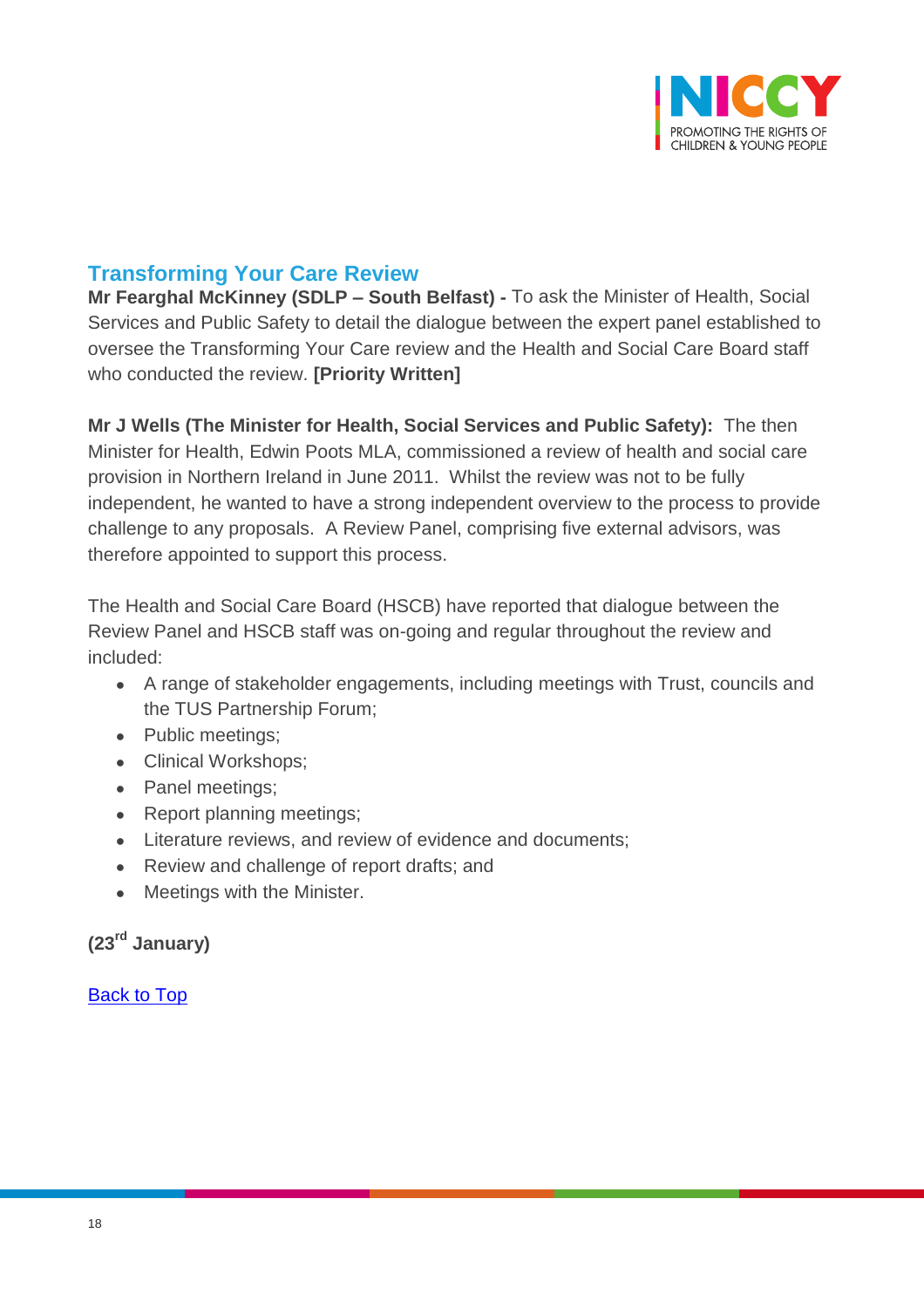

## <span id="page-18-0"></span>**MRI Scanning Equipment**

**Mr Máirtín Ó Muilleoir (Sinn Féin – South Belfast) -** To ask the Minister of Health, Social Services and Public Safety to detail (i) the reasons for the lack of MRI Scanning equipment the The Royal Belfast Hospital for Sick Children; and (ii) his plans for installing the equipment. [Priority Written]

**Mr J Wells (The Minister for Health, Social Services and Public Safety):** The business case for a dedicated MRI scanner in the Royal Belfast Hospital for Sick Children (RBHSC) was agreed in November 2012 in response to rising waiting times. It was anticipated then that the scanner would be operational in 2014. However, surveys have since identified the need for additional works including the removal of asbestos as well as complex site service alterations. I can now confirm that the scanner, which due to its complexities is built to order, is to be delivered to the RBHSC in Spring 2015 and commissioned for use shortly after that. **(23rd January)**

### [Back to Top](#page-0-0)

<span id="page-18-1"></span>**Regulation and Quality Improvement Authority Review of Fostering Mr Fearghal McKinney (SDLP – South Belfast) -** To ask the Minister of Health, Social Services and Public Safety for an update on the actions taken forward as a result of the Regulation and Quality Improvement Authority Review of Fostering.

**Mr J Wells (The Minister for Health, Social Services and Public Safety):** The Regulation and Quality Improvement Authority Review of Fostering made 46 recommendations. Of the 7 recommendations directed to the Department, one was completed in March 2014 through an amendment to Kinship Care Standards. The remaining 6 are linked to the development of Fostering Service Standards. Work has commenced on the development of these standards and the membership of a stakeholder group is currently being confirmed. Further engagement is planned throughout the year to inform drafting of the standards and the draft standards will be subject to public consultation.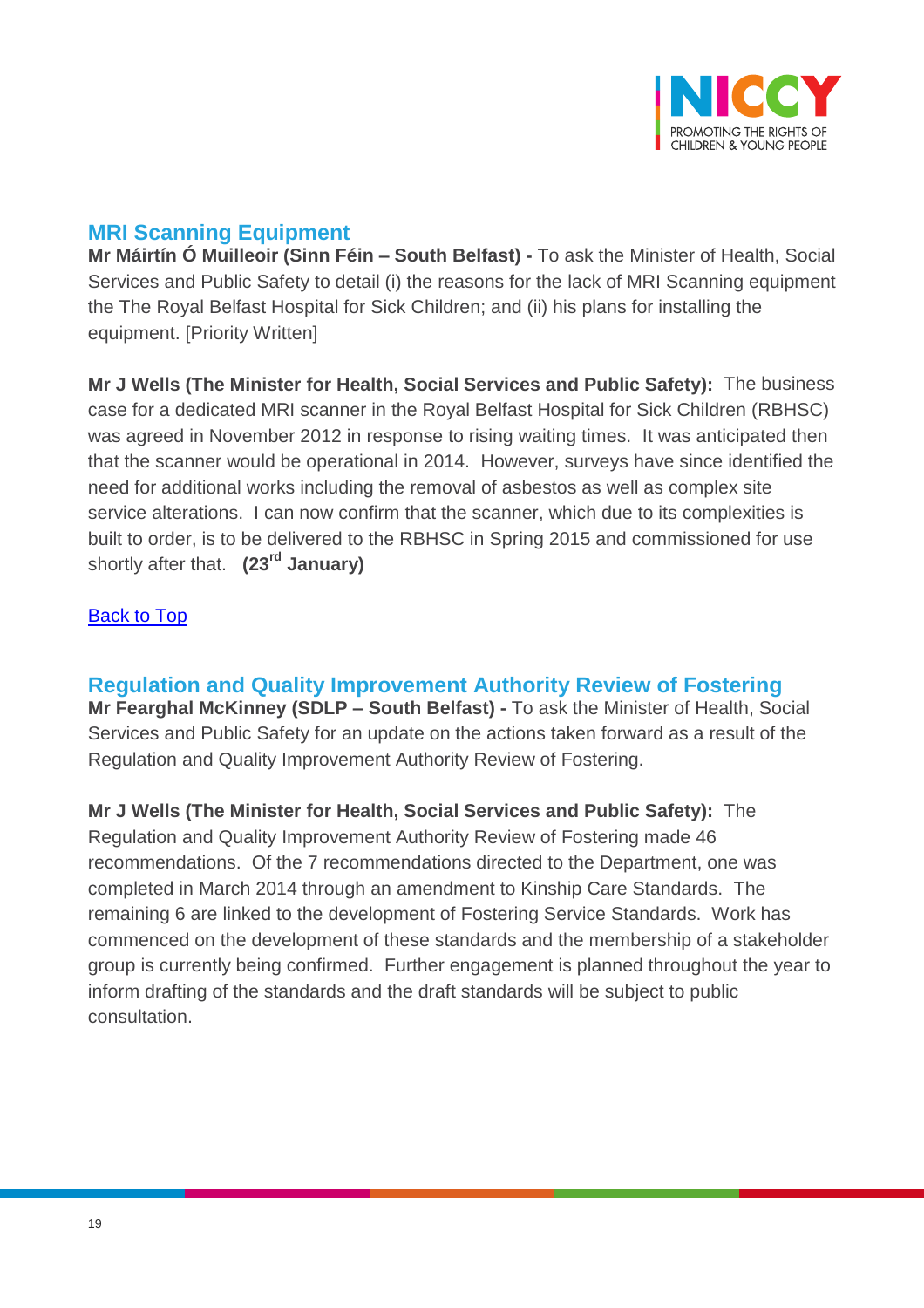

The Health & Social Care Board and Trusts were charged with the delivery of 39 recommendations. Sixteen of these have been achieved in full. Adherence to one recommendation is dependent on the development of Fostering Service Standards by the Department. A number of recommendations have been achieved in part.

Of those remaining, work is on-going to develop regionally consistent approaches and systems in place of Trust-specific approaches. **(23rd January)**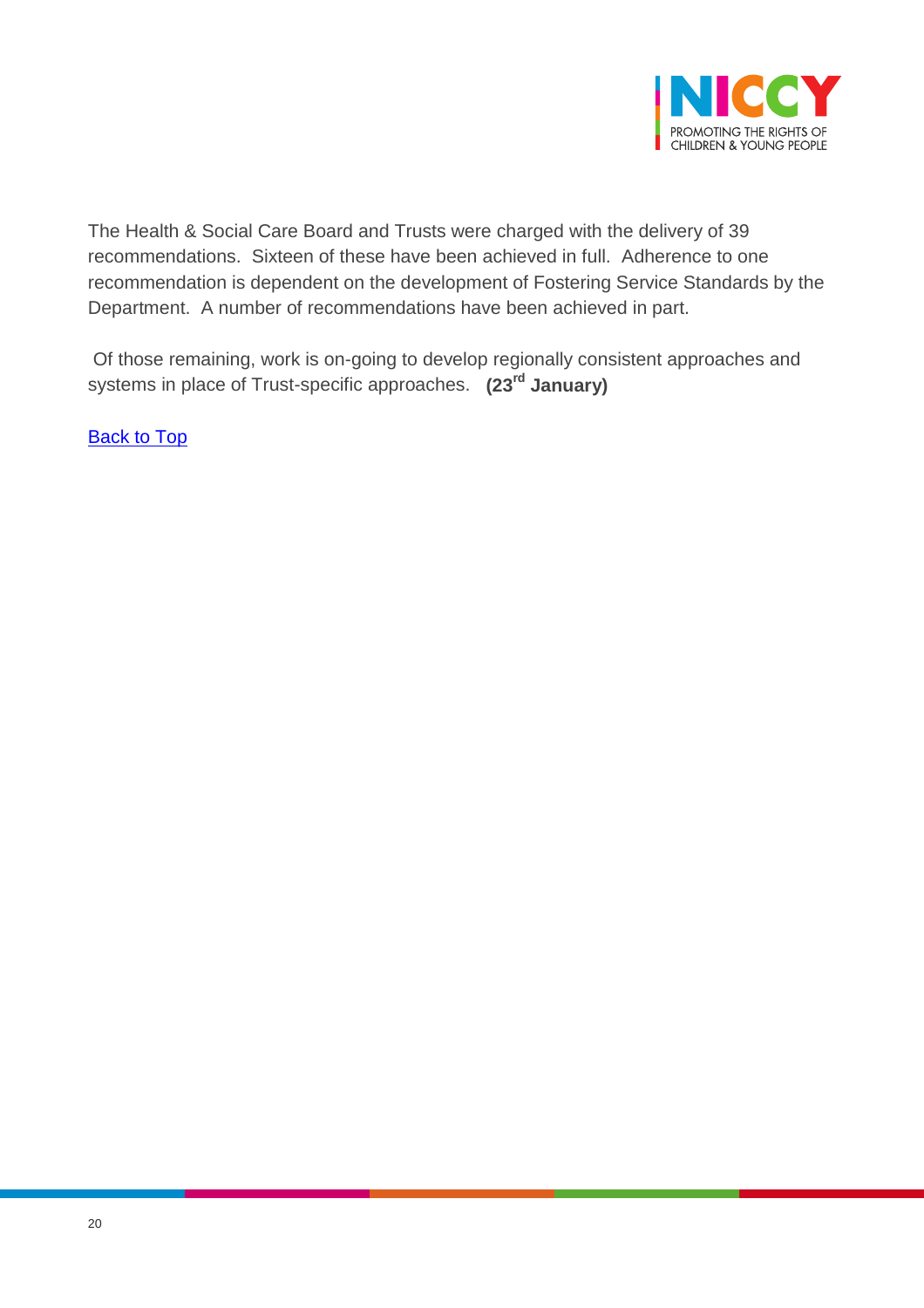

# **Department of Justice**

## <span id="page-20-0"></span>**Access NI Checks**

**Mr Steven Agnew (GPNI – North Down) -** To ask the Minister of Justice what are the contributory factors to delays in processing Access NI checks; and what is being done to mitigate against these delays.

**Mr Ford (Minister of Justice):** AccessNI is currently processing applications within a week of receipt. There are no delays in processing either basic or standard checks. The position on enhanced checks, in cases which have to be sent to PSNI for consideration, is more difficult. In these instances, principally because of pressures on PSNI resources, there are currently around 27% of cases which are not being issued within the 4 week target.

PSNI have a recovery plan in place, agreed with Senior Officers, with steps being taken to reduce the number of outstanding cases over the next few months. AccessNI will continue to work with PSNI and to monitor the situation. **(19th January)**

### [Back to Top](#page-0-0)

## <span id="page-20-1"></span>**Access NI Checks**

**Mr Steven Agnew (GPNI – North Down) -** To ask the Minister of Justice, in relation to Access NI checks submitted in each of the most recent 12 months for which figures are available, (i) what percentage of checks have been processed within four weeks; and (ii) what is the longest time taken to process an application.

**Mr Ford (Minister of Justice):** The four week target concerns enhanced checks. (Standard and basic checks are being processed within a week of receipt.)

In relation to (i), the table below sets out the percentage of enhanced checks issued by AccessNI within 4 weeks for the last 12 months.

In relation to (ii) the second line of the table shows the number of cases that remain outstanding received in each month since December 2013. These are cases where a certificate has not yet been issued and therefore are still being processed.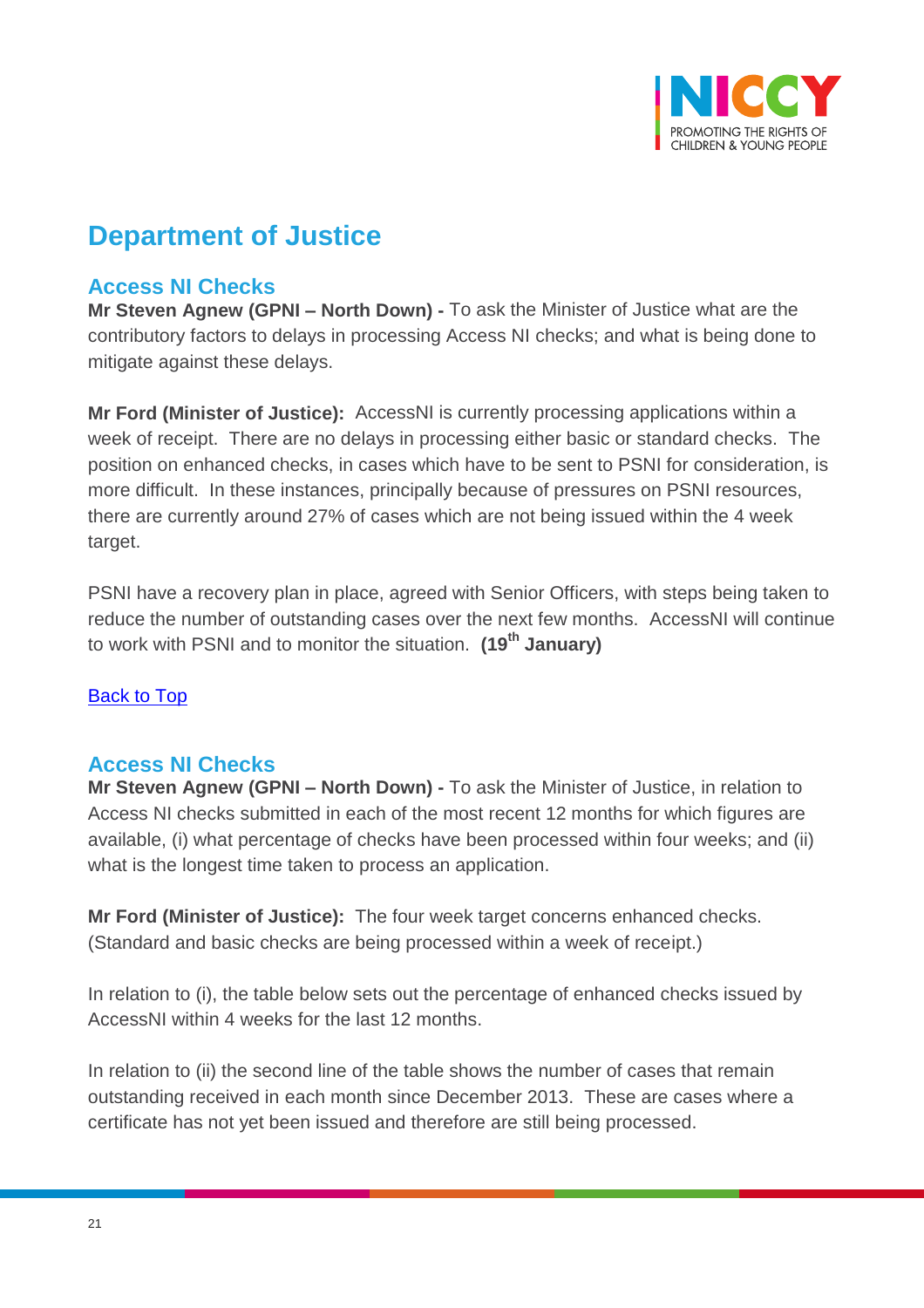

As at 16 January 2015 the longest outstanding application is 410 days. During the 12 month period the longest time taken to clear an application was 402 days. This is due to PSNI experiencing delays in returning cases to AccessNI. AccessNI is working closely with PSNI to manage this backlog. 20/01/15

|                                                            | <b>Dec</b><br>2013 | Jan<br>2014 | Feb<br>2014 | <b>Mar</b><br>2014 | Apr<br>2014 | <b>May</b><br>2014 | Jun<br>2014 | Jul<br>2014 | Aug<br>2014 | <b>Sept</b><br>2014 | Oct<br>2014 | <b>Nov</b><br>2014 |
|------------------------------------------------------------|--------------------|-------------|-------------|--------------------|-------------|--------------------|-------------|-------------|-------------|---------------------|-------------|--------------------|
| <b>Checks</b><br><b>issued</b><br>within 4<br>weeks $(\%)$ | 72%                | 77%         | 94%         | 94%                | 93%         | 94%                | 96%         | 95%         | 95%         | 97%                 | 97%         | 97%                |
| <b>Number of</b><br>checks still<br>outstanding            | 10                 | 19          | 21          | 34                 | 36          | 56                 | 78          | 118         |             |                     |             |                    |

**(20th January)**

[Back to Top](#page-0-0)

# <span id="page-21-0"></span>**Youth Court**

**Mr Jim Allister (TUV – North Antrim) -** To ask the Minister of Justice whether a special Youth Court is to be built in Laganside Court; and if so, at what cost.

**Mr Ford (Minister of Justice):** The Northern Ireland Courts and Tribunals Service will wish to consider the future provision of a Belfast Youth Court within the context of a consultation paper on the Rationalisation of the Court Estate which is due to be issued shortly. **(22nd January)**

### [Back to Top](#page-0-0)

## <span id="page-21-1"></span>**Sexual Convictions**

**Lord Morrow of Clogher Valley (DUP – Fermanagh and South Tyrone) -** To ask the Minister of Justice in how many instances over the last five years have sexual convictions, committed outside Northern Ireland, become known to the local relevant agencies and